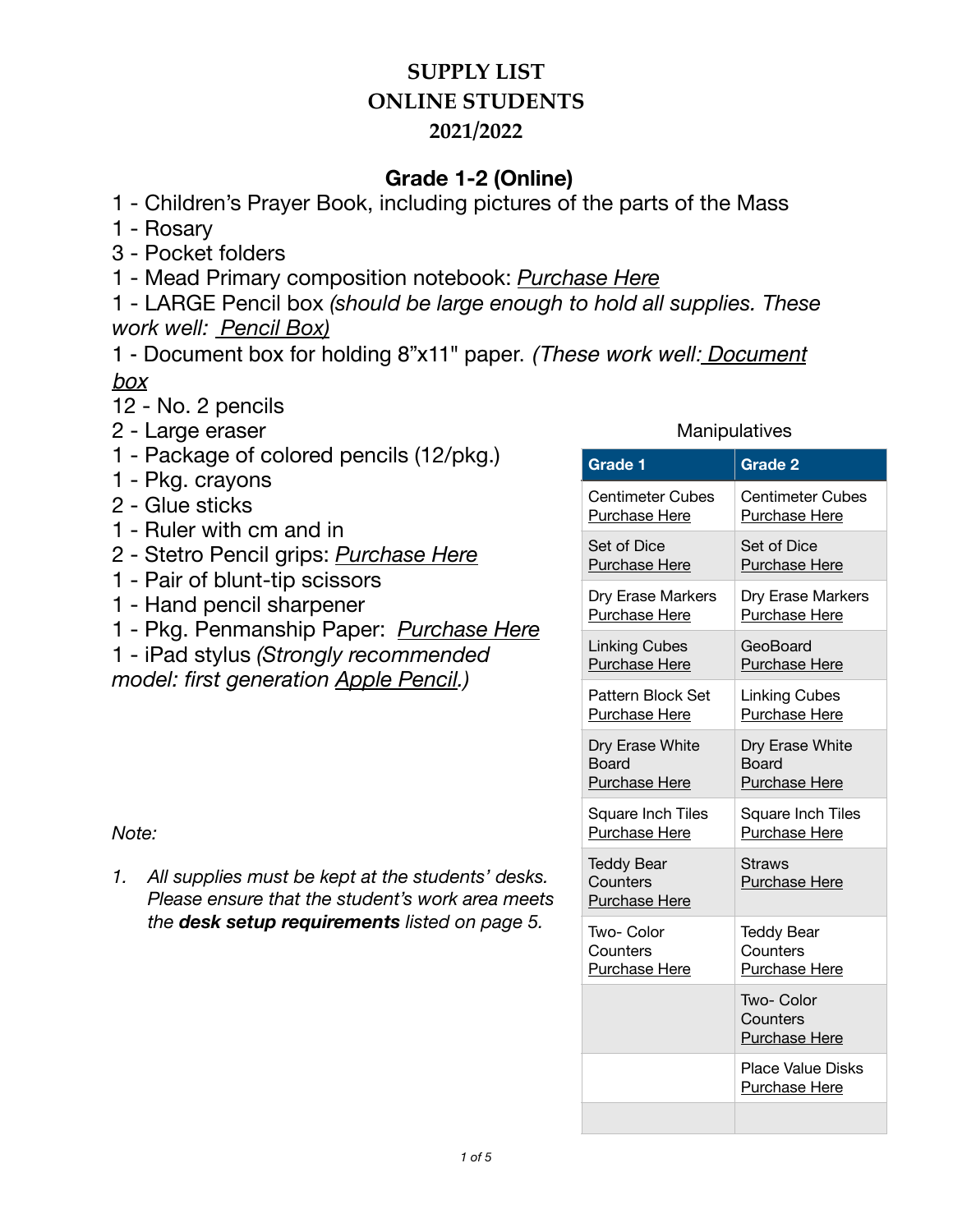## **Grade 3-4 (Online)**

2 - Pocket Folders

1 - Pencil box (It should be large enough to hold all supplies. These work well: *[Pencil Box\)](https://www.staples.com/Advantus-Super-Stacker-Document-Box-Clear-14-1-4-L-x-10-1-4-W-x-3-1-4-D/product_394449?cid=PS:GooglePLAs:394449&ci_src=17588969&ci_sku=394449&KPID=394449&gclid=CjwKCAjwm4rqBRBUEiwAwaWjjIF1C063lI0DxQfY7WRK-LBiGORtolWDN2hsCcPJCkj_WCuI7Q0ITRoCjGQQAvD_BwE)*

1 - Document box for holding 8 in. x 11 in. paper. (These work well: *[Document box](https://www.staples.com/Advantus-Super-Stacker-Document-Box-Clear-14-1-4-L-x-10-1-4-W-x-3-1-4-D/product_394449?cid=PS:GooglePLAs:394449&ci_src=17588969&ci_sku=394449&KPID=394449&gclid=CjwKCAjwm4rqBRBUEiwAwaWjjIF1C063lI0DxQfY7WRK-LBiGORtolWDN2hsCcPJCkj_WCuI7Q0ITRoCjGQQAvD_BwE)*

2 - No. 2 pencils

- 1 Pkg. pencil lead
- 1 Pkg. mechanical pencils
- 1 Package of colored pencils 12/pkg.
- 1 Large eraser
- 1 Ruler with cm. and in.
- 6 Pilot Precise V5 or Uniball Roller-Black pens
- 2 Red pens
- 1 Highlighter
- 1 Pair of blunt-tip scissors
- 2 Pkg. wide-ruled lined paper
- 1 Pkg. Penmanship Paper: [Purchase Here](https://www.amazon.com/gp/product/B007YCOYIG/ref=ppx_yo_dt_b_search_asin_title?ie=UTF8&th=1)
- 1 iPad stylus (Strongly recommended model: first generation Apple Pencil.)

1 - 3-subject spiral notebook, wide-ruled

### Manipulatives Supply

| Grade 3                                   | Grade 4                                   |
|-------------------------------------------|-------------------------------------------|
| Centimeter Cubes<br>Purchase Here         | Dry Erase Markers<br>Purchase Here        |
| Dry Erase Markers<br>Purchase Here        | Dry Erase White<br>Board<br>Purchase Here |
| Dry Erase White<br>Board<br>Purchase Here | Protractors 4&6<br><u>Purchase Here</u>   |
| Sentence Strips<br>Purchase Here          | Square Inch Tiles<br><b>Purchase Here</b> |
| Two-Color<br>Counters<br>Purchase Here    |                                           |
| <b>Place Value Disks</b><br>Purchase Here |                                           |

*Note:* 

*All supplies must be kept at the students' desks. Please ensure that the student's work area meets the desk setup requirements listed on page 5.*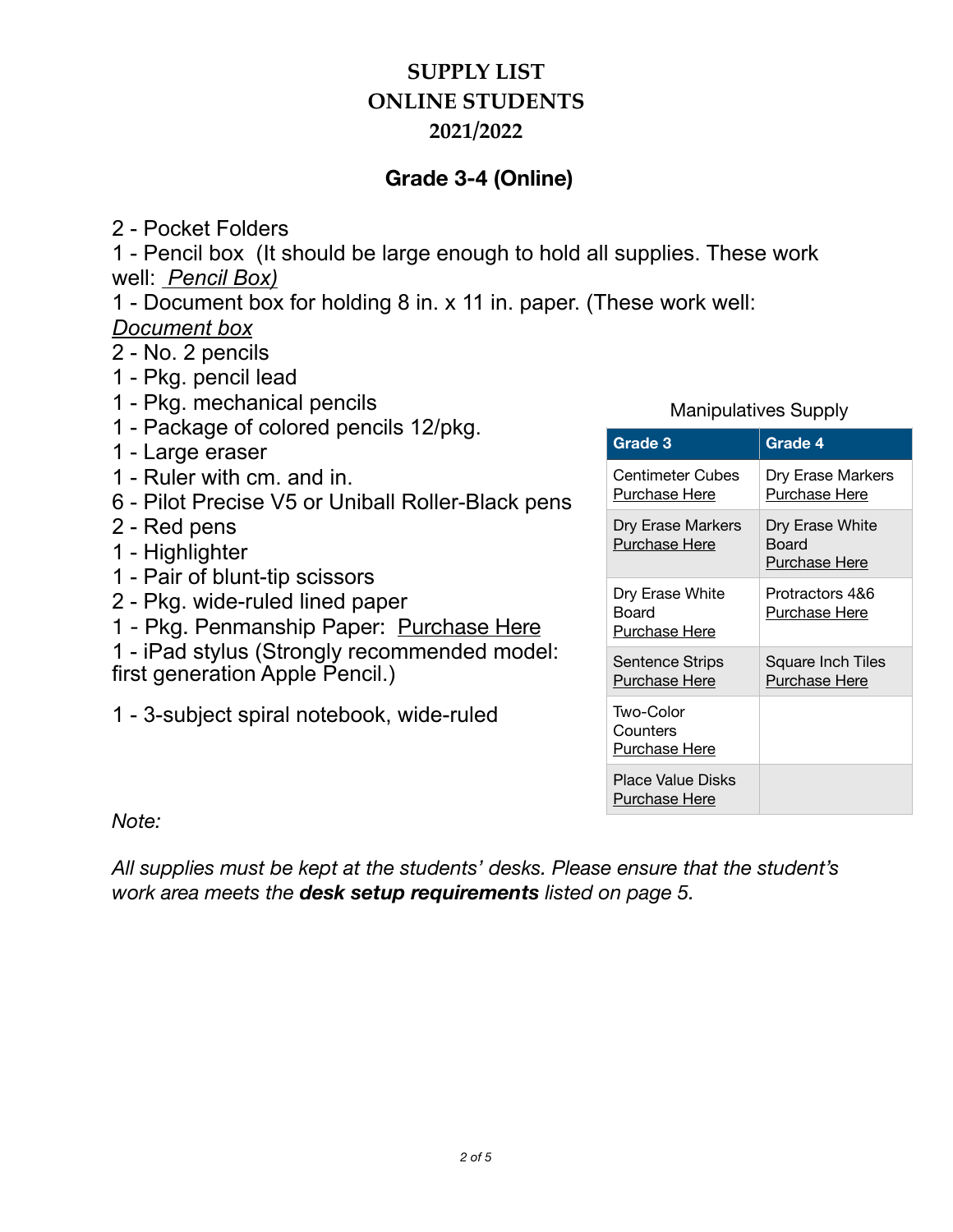## **Grade 5-8 (Online)**

2-3 - pocket folders or 1 file folder

1 - Pencil box (It should be large enough to hold all supplies. These work well: *[Pencil](https://www.staples.com/Advantus-Super-Stacker-Document-Box-Clear-14-1-4-L-x-10-1-4-W-x-3-1-4-D/product_394449?cid=PS:GooglePLAs:394449&ci_src=17588969&ci_sku=394449&KPID=394449&gclid=CjwKCAjwm4rqBRBUEiwAwaWjjIF1C063lI0DxQfY7WRK-LBiGORtolWDN2hsCcPJCkj_WCuI7Q0ITRoCjGQQAvD_BwE) [Box\)](https://www.staples.com/Advantus-Super-Stacker-Document-Box-Clear-14-1-4-L-x-10-1-4-W-x-3-1-4-D/product_394449?cid=PS:GooglePLAs:394449&ci_src=17588969&ci_sku=394449&KPID=394449&gclid=CjwKCAjwm4rqBRBUEiwAwaWjjIF1C063lI0DxQfY7WRK-LBiGORtolWDN2hsCcPJCkj_WCuI7Q0ITRoCjGQQAvD_BwE)*

- 1 Document box for holding 8 in. x 11 in. paper. (These work well: *[Document box](https://www.staples.com/Advantus-Super-Stacker-Document-Box-Clear-14-1-4-L-x-10-1-4-W-x-3-1-4-D/product_394449?cid=PS:GooglePLAs:394449&ci_src=17588969&ci_sku=394449&KPID=394449&gclid=CjwKCAjwm4rqBRBUEiwAwaWjjIF1C063lI0DxQfY7WRK-LBiGORtolWDN2hsCcPJCkj_WCuI7Q0ITRoCjGQQAvD_BwE)*
- 2 No. 2 pencils
- 1 Pkg. pencil lead
- 1 Large eraser
- 1 Pkg. mechanical pencils
- 1 Package of colored pencils 12/pkg.
- 2-3 Highlighters- different colors
- 1 Pair of blunt-tip scissors
- 6 Black pens [Pilot Precise V5](https://www.amazon.com/Pilot-26002-Precision-Technology-Skip-Free/dp/B001GP88F2/ref=asc_df_B001GP88F2/?tag=hyprod-20&linkCode=df0&hvadid=167152767982&hvpos=&hvnetw=g&hvrand=7007014989693189435&hvpone=&hvptwo=&hvqmt=&hvdev=c&hvdvcmdl=&hvlocint=&hvlocphy=9012359&hvtargid=pla-312943100315&psc=1) or [Uniball Roller](https://www.amazon.com/uni-ball-Vision-Rollerball-Point-0-7mm/dp/B00006IE8J/ref=sr_1_4?dchild=1&keywords=uniball+black+pen&qid=1626826558&s=office-products&sr=1-4)

2 - Red pens

- 3 Pkg. wide-ruled lined paper
- 1 Pkg. blank copy paper (white)
- 1 Pkg. graph paper
- 3 3-ring 1-1.5 inch binders
- 1 Protractor
- 1 Compass
- 1 Ruler with cm. and in.
- 1 iPad stylus (Strongly recommended model: first generation Apple Pencil.)

1 - set of keyboard stickers - (*[Purchase Here](https://www.amazon.com/Blank-keyboard-stickers-transparent-background/dp/B002VHYAFG/ref=sr_1_2?dchild=1&keywords=blank+keyboard+stickers&qid=1627320294&s=office-products&sr=1-2)*) *Note - Please purchase the stickers recommended here, using the wrong type causes damage to the keyboard.* 

1 - Laminated Timeline - *([Purchase Here](https://www.rainbowresource.com/product/001581/Timeline---Laminated.html?))*

#### **Manipulatives**

#### **Grade 5**

[Centimeter Cubes](https://www.amazon.com/Learning-Resources-Centimeter-Cubes-Set/dp/B000QDTVFG/ref=sr_1_5?dchild=1&keywords=centimeter+cubes&qid=1627077178&sr=8-5)  Purchase Here

[Dry Erase Markers](https://eurekamath.didax.com/expo-dry-erase-marker-fine-point-black-4-pcs.html)  Purchase Here

Dry Erase White Board [Purchase Here](https://www.amazon.com/Scribbledo-Colored-Magnetic-Whiteboard-Connect/dp/B07XZHQ1WD/ref=sr_1_16?crid=2OHUZ7K20E1SW&dchild=1&keywords=personal+white+boards+for+students&qid=1626804718&sprefix=personal+white%2Caps%2C469&sr=8-16) 

[Protractors 4&6](https://www.amazon.com/eBoot-Plastic-Protractor-Degree-Pieces/dp/B01LS90074/ref=sr_1_5?dchild=1&keywords=Protractor+4%22&qid=1626807001&sr=8-5)  Purchase Here

**Straws** [Purchase Here](https://www.amazon.com/Cocktail-Stirrers-Plastic-Stirring-Sipping/dp/B07BHVJFHD/ref=sr_1_2?dchild=1&keywords=cocktail+straws&qid=1627078218&sr=8-2) 

Tape Measures [Purchase Here](https://eurekamath.didax.com/tape-measure-set-of-10.html) 

*NOTE -* 

*All supplies must be kept at the students' desks. Please ensure that the student's work area meets the desk setup requirements listed on page 5* 

*NOTE -*

*Students in Gr K-8 are not permitted to use a calculator since a calculator makes it impossible to assess whether the student can perform calculations or not. Students who make use of calculators in their homework usually do poorly in their math course and may even fail since they will not be permitted calculators on their tests/exams.*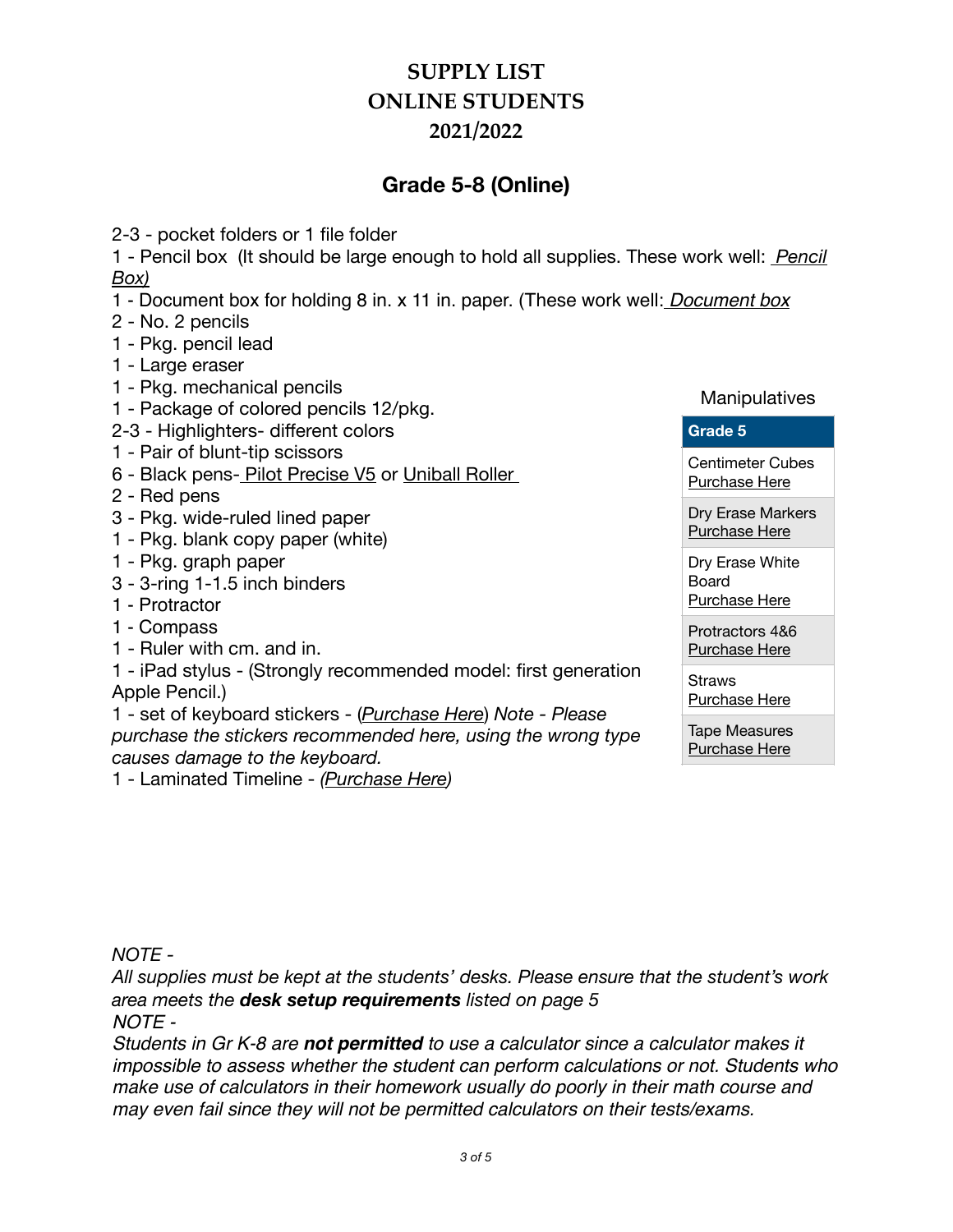### **Grades 9-12 (Online)**

- 2-3 pocket folders or 1 file folder
- 2 Pkg. college-ruled lined paper
- 1 Pkg. graph paper
- 1 Pencil box/bag
- 1 Large eraser
- 1 Ruler with cm. and in.
- 6 Black pens (Pilot Precise V5 or Uniball Roller work well.)
- 2 Red pens
- 1 Pkg. mechanical pencils
- 1 Pkg. pencil lead
- 1 Highlighter
- 1 Protractor
- 1 Calculator (Minimal Requirement [Graphing Calculator\)](https://www.genesis-technologies.com/texas-instruments-ti-84-plus-ce-graphing-calculator-black.html)
- 1 iPad stylus (Strongly recommended model: first generation Apple Pencil.)

### *Note:*

- *1. The students in Grades 9-12 may have a science lab. The lab equipment will cost between \$100-\$200 depending on the class. A link to purchase the lab equipment for Grades 9-12 will be sent to you in the coming weeks.*
- *2. All supplies must be kept at the students' desks. Please ensure that the student's work area meets the desk setup requirements listed on page 5.*